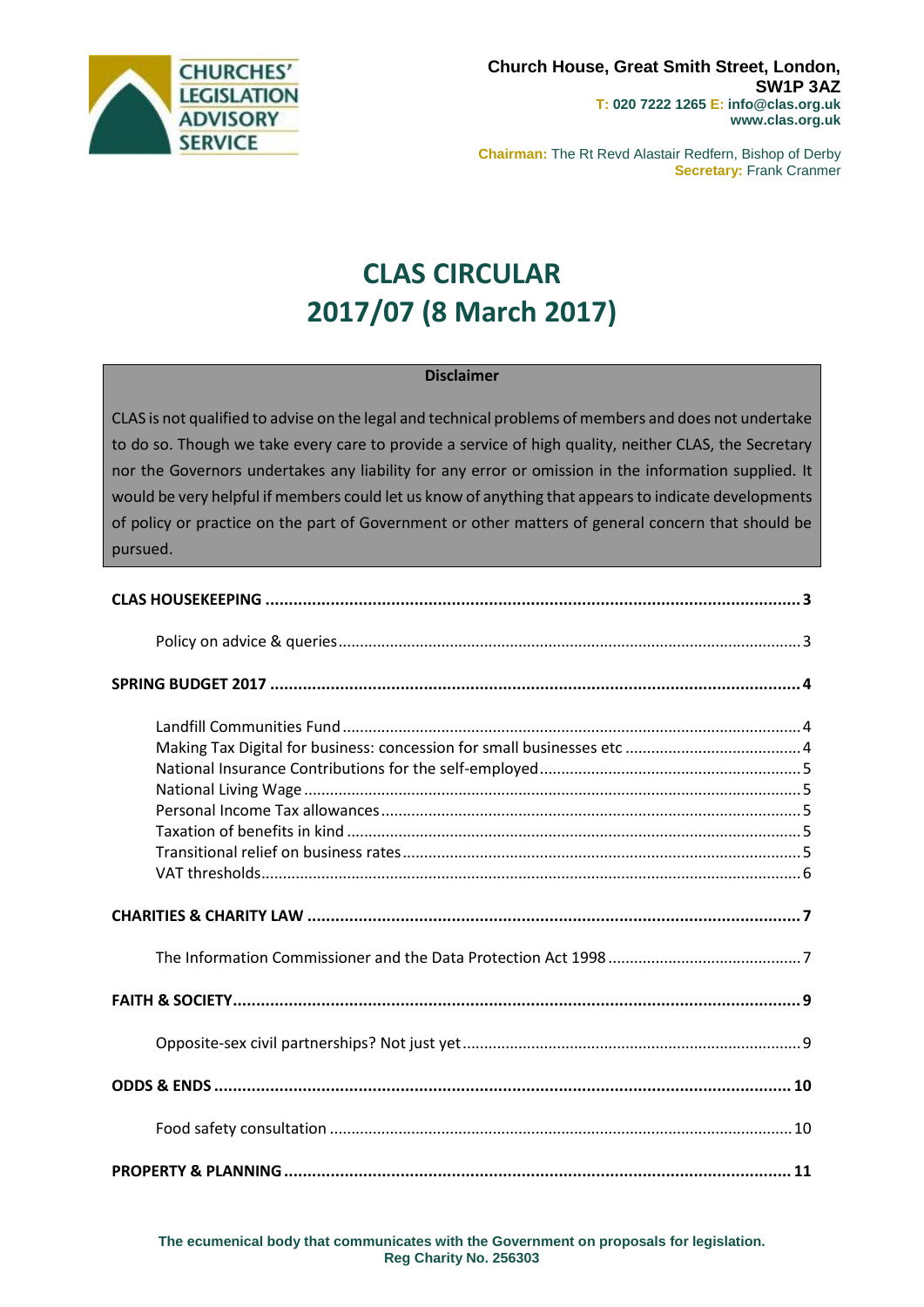| <b>Churches' Legislation Advisory Service</b> | <b>Circular 2017/07</b> |
|-----------------------------------------------|-------------------------|
|                                               |                         |
|                                               |                         |
|                                               |                         |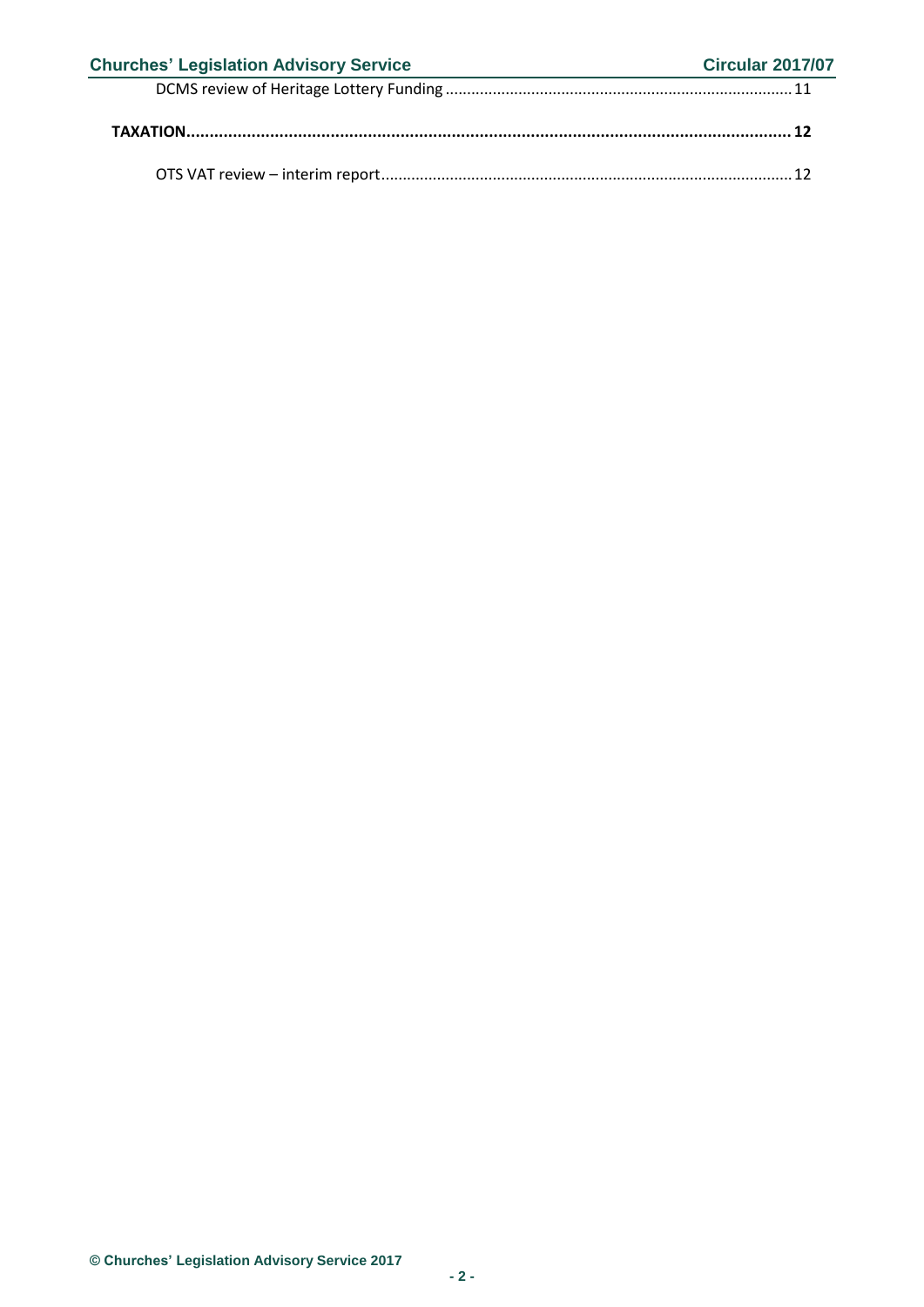## <span id="page-2-0"></span>**CLAS HOUSEKEEPING**

### <span id="page-2-1"></span>**Policy on advice & queries**

**For information**

We occasionally receive requests for advice from members  $-$  both clergy and lay  $-$  of the member Churches of CLAS and, where possible, we have tried to respond as helpfully as we can. However, *we do not carry professional indemnity insurance that would cover us should someone suffer financial loss as a result*.

We consulted the Governors about the issue, and at their last meeting they came to the conclusion that a statement should be put on the CLAS website stating that advice could not be given and that queries should be directed to the central administration of the enquirer's denomination.

We are very happy, where possible, to direct enquirers to relevant published sources, such as advice on the HMRC and ACAS websites: what we *cannot* do, however, is to provide tailored answers to individual queries.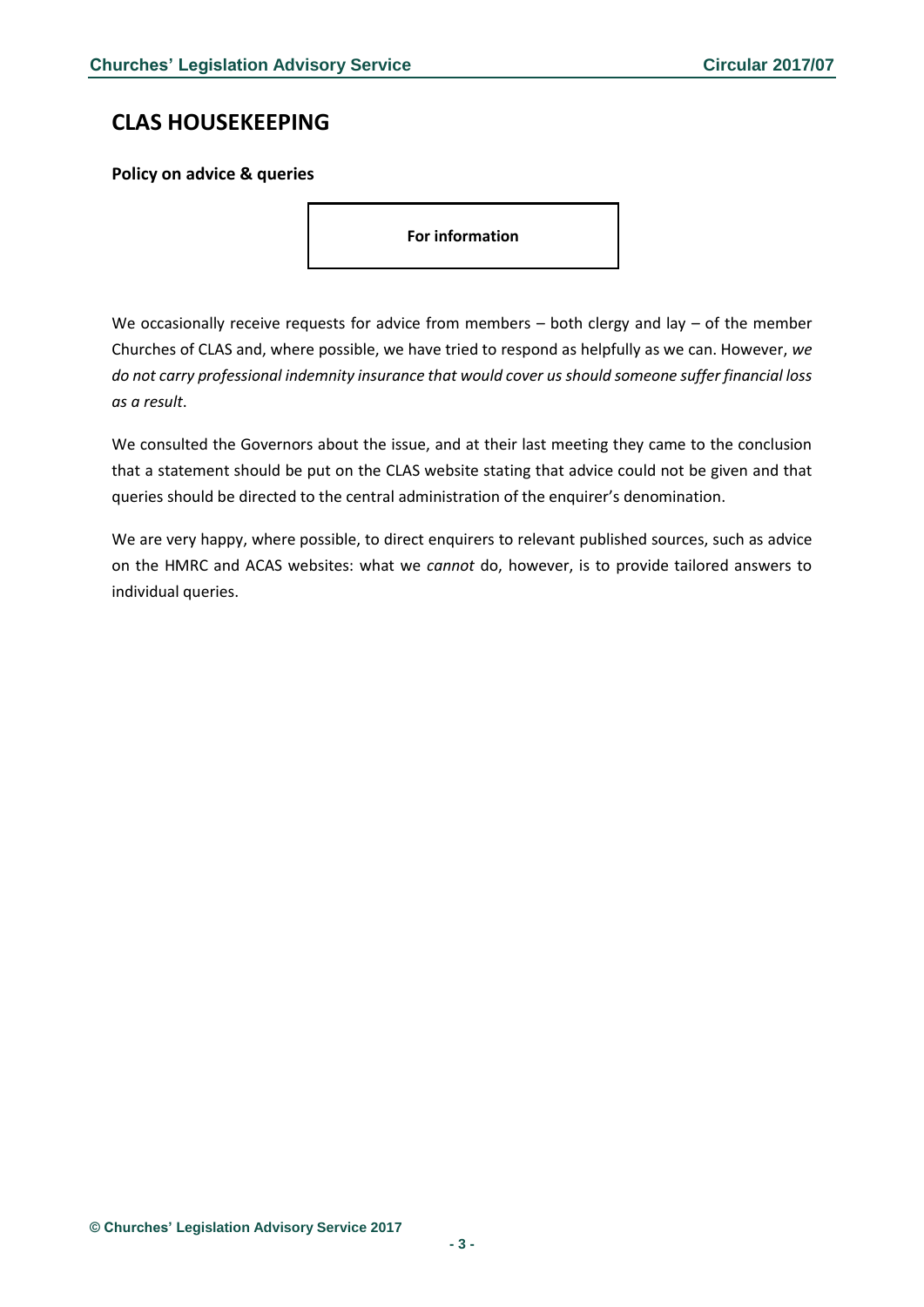### <span id="page-3-0"></span>**SPRING BUDGET 2017**

**For information**

#### <span id="page-3-1"></span>**Landfill Communities Fund**

The value of the [Landfill Communities Fund \(LCF\)](http://www.entrust.org.uk/projects) for 2017-18 will remain unchanged at £39.3 million and the cap on contributions by landfill operators will be increased to 5.3 per cent. The Government will also consult on extending the scope of Landfill Tax to illegal waste disposal. The objects of the fund allow money to go towards, among other things, restoring places of religious worship or of historic or architectural interest and improving public parks or other public amenities.

#### <span id="page-3-2"></span>**Making Tax Digital for business: concession for small businesses etc**

The Government had already announced that, as part of the Making Tax Digital for Business (MTDfB) policy initiative, businesses, self-employed people and landlords would be required to start using the new digital service from:

- April 2018 if they have profits chargeable to Income Tax and pay Class 4 National Insurance contributions (NICs) and their turnovers are in excess of the VAT threshold;
- April 2019 if they have profits chargeable to Income Tax and pay Class 4 NICs and their turnovers are below the VAT threshold;
- April 2019 if they are registered for and pay VAT;
- from April 2020 if they pay Corporation Tax (CT).

Businesses, self-employed people and landlords with turnovers under £10,000 are exempt from these requirements.

The Chancellor [announced](https://www.gov.uk/government/publications/making-tax-digital-for-business/making-tax-digital-for-business) at Spring Budget 2017 a one-year deferral from mandating MTDfB for unincorporated businesses and landlords with turnovers below the VAT threshold. This means that only those businesses, self-employed people and landlords with turnovers above the VAT threshold with profits chargeable to Income Tax and that pay Class 4 NICs will be required to start using the new digital service from April 2018.

In addition, the Tax Information Note states that "Those who genuinely cannot get online due to their individual circumstances such as disability, geographical, or other reasons, will be exempted from these obligations".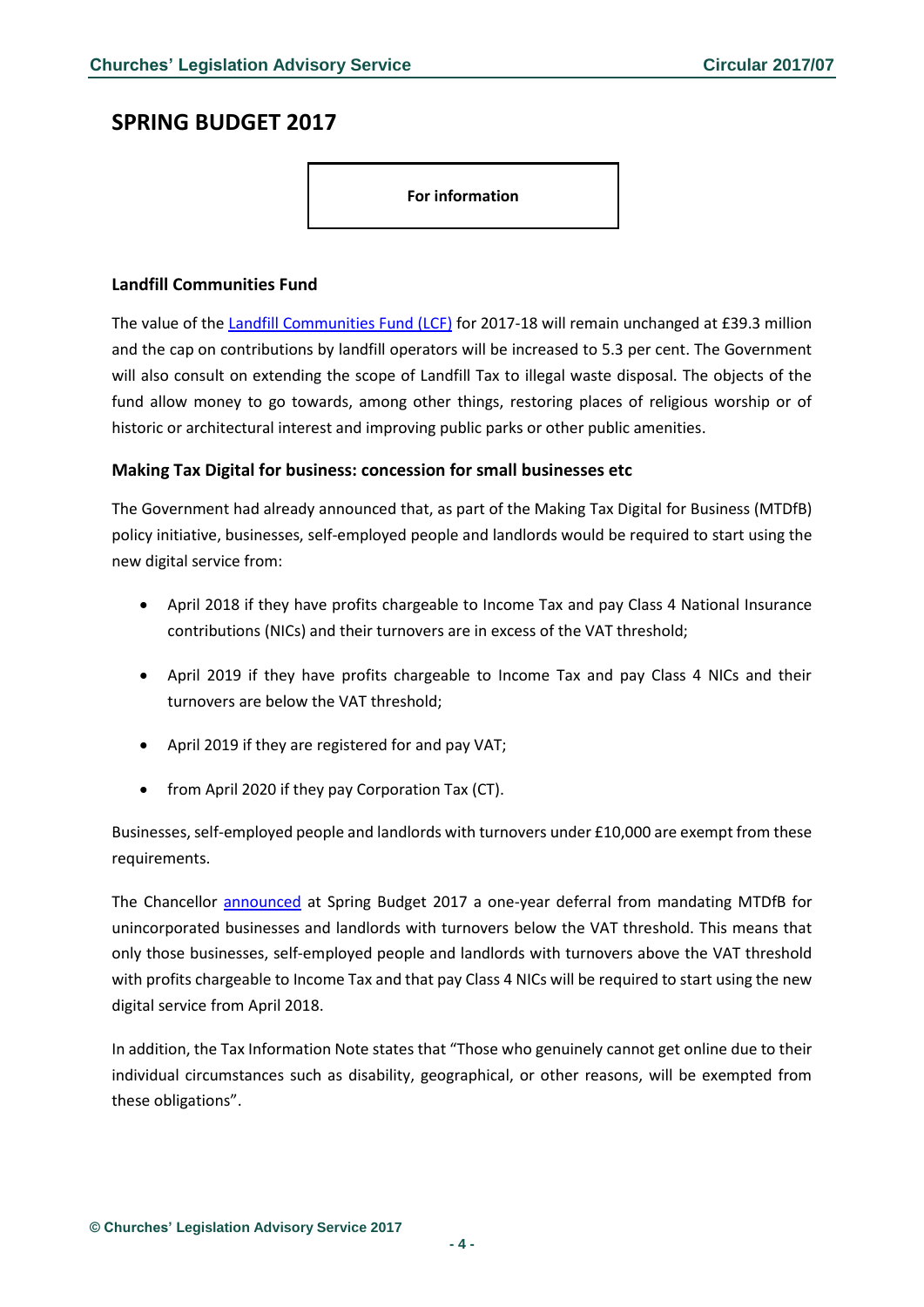#### <span id="page-4-0"></span>**National Insurance Contributions for the self-employed**

The Chancellor made a point of stating that differences in tax treatment between employed and selfemployed persons distorted the employment market and said that the Government will consult in the summer on one of the principal disparities in treatment: the payment of child benefits.

He rejected the option of retaining Class 2 NICS, but from April 2018, Class 4 NICs for the self-employed will be increased, from 9 per cent to 10 per cent in April 2018 and rising to 11 per cent by 2019. However, he stated that only self-employed individuals with profits above £16,250 will have to pay more in NICs and *those earning less than £16,000 will see a reduction in their total bill*.

#### <span id="page-4-1"></span>**National Living Wage**

The NLW is to rise to £7.50 an hour in April.

#### <span id="page-4-2"></span>**Personal Income Tax allowances**

The Government has recommitted to increasing the basic-rate income tax allowance to £11,500 and the higher rate threshold to £45,000 from 6 April 2017. The Chancellor said that by the end of the Parliament the thresholds would rise to £12,500 and £50,000 respectively.

#### <span id="page-4-3"></span>**Taxation of benefits in kind**

As we previously intimated, the Government is to publish a call for evidence on exemptions and valuation methodology for the treatment of benefits in kind for purposes of income tax and employer NICs, to see whether their use in the tax system can be made fairer and more consistent.

Members will be aware that we have been here before on more than one occasion; we shall be following this very carefully and we will no doubt submit a response to the call for evidence.

#### <span id="page-4-4"></span>**Transitional relief on business rates**

The Chancellor announced that the Government proposes to consult on the process for conducting the business rate revalution process in advance of the next revaluation. Three transitional measures were announced:

- any business coming out of small business relief will be given a transitional cap;
- local authorities will be given a £3 millon discretionary hardship fund from which, the Treasury has confirmed, charities may benefit; and
- there will be a £1,000 discount for pubs with a Rateable Value of below £100,000 (which is probably of no great interest to the majority of CLAS members, except insofar as rural pubs are generally regarded as a contributing factor to community cohesion).

The first two transitional measures may, however, be of some relevance: registered places of worship in England and Wales are exempt from business rates, but associated buildings owned and run by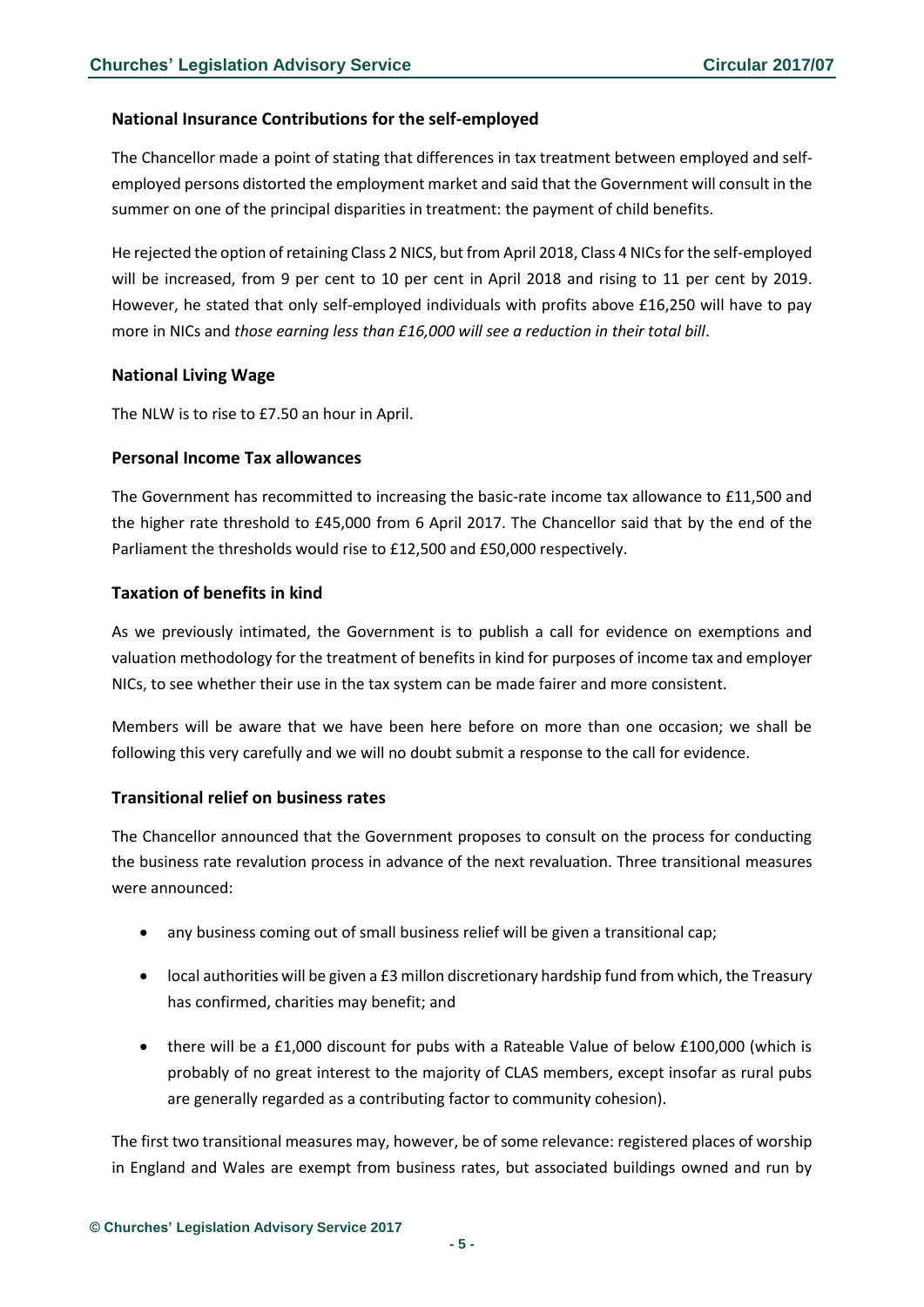churches are not – though they should qualify for the 80 per cent charitable exemption, which the Government has recently reaffirmed will not be changed.

#### <span id="page-5-0"></span>**VAT thresholds**

From 1 April 2017 the VAT registration threshold will increase from £83,000 to £85,000 and the deregistration threshold from £81,000 to £83,000.

[Source: HM Treasury – 8 March]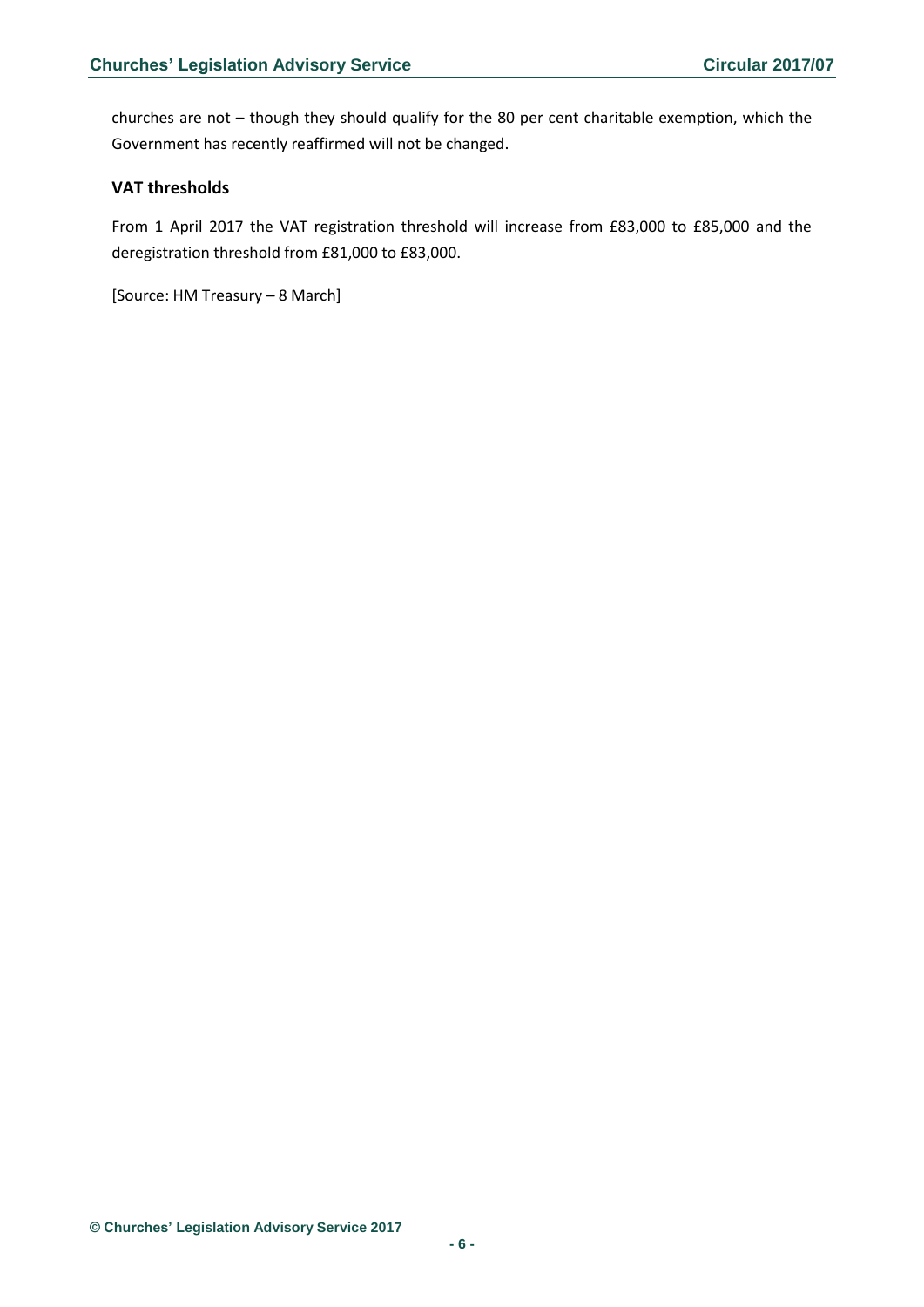## <span id="page-6-0"></span>**CHARITIES & CHARITY LAW**

#### <span id="page-6-1"></span>**The Information Commissioner and the Data Protection Act 1998**

**For information**

Elizabeth Denham, the Information Commissioner, made a trenchant [speech](https://ico.org.uk/about-the-ico/news-and-events/news-and-blogs/2017/02/fundraising-and-regulatory-compliance-conference/) at the Fundraising and Regulatory Compliance Conference on 21 February – which was jointly organised by the ICO, the Charity Commission and the Fundraising Regulator – reminding charities of the need to operate within the constraints of the Data Protection Act 1998. She told charities that the Act did not stop charities from doing their jobs:

"It simply obliges you to do it in such a way that respects the fundamental privacy rights of each and every one of your donors, your supporters, and your volunteers."

Over the last 18 months, the ICO had undertaken a series of investigations into the fundraising practices of numerous charitable organisations which had uncovered serious contraventions of the Act. Two of those charities – the RSPCA and the British Heart Foundation – received monetary penalties in December and she said that she would be making a final decision on sanctions for another eleven charities over the coming weeks. The ICO's investigations were now complete and she was not looking at any other charities as part of the investigation into fundraising practices that were sparked by media reports in 2015. However:

"By now, charities and other fundraising organisations should be under no illusion that the activities we investigated – data sharing, data and tele-matching, and wealth screening – breached data protection rules."

She told delegates that the Data Protection Act was principles-based and did not address the legality of particular activities. So:

"You won't find a clause that says wealth screening is against the law, for example. But you will find principles that say data must be processed fairly and lawfully. Some of the activities that we investigated charities for will never be accepted as being fair. It's hard to imagine, for example, a circumstance where searching out phone numbers or addresses that have not been shared could be fair. Wealth screening, as least how we have seen it being done, is not fair either.

There might also be circumstances in which telling people was not enough:

"If the processing is unfair, telling people you're going to do it won't instantly make it fair. Fairness applies whether the information is given to you directly by an individual or obtained from other, publically available sources. Publicly available information is not fair game. I also know lots of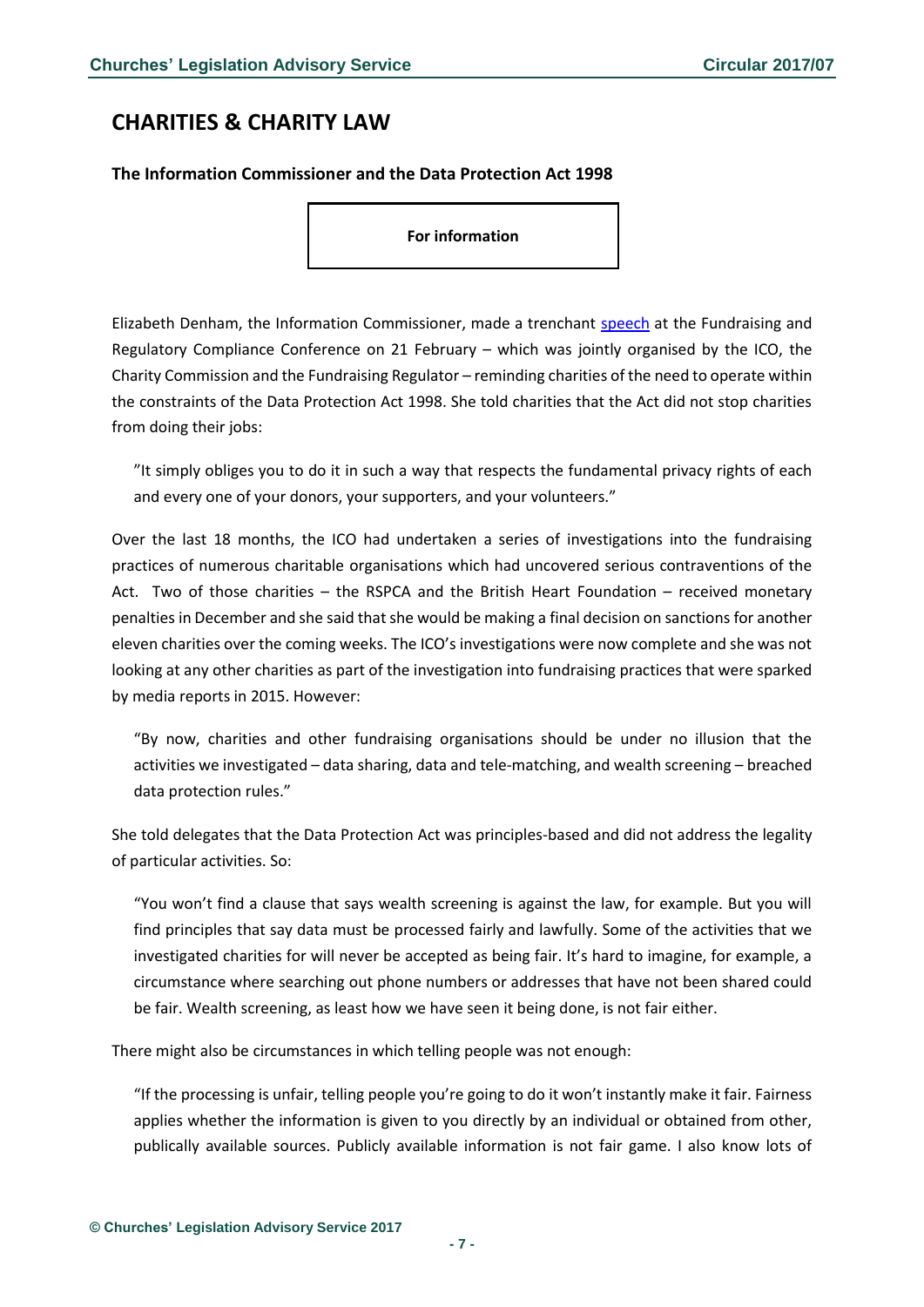organisations – not just fundraisers – use publicly available information, but just because you've always done it that way doesn't make it right."

She concluded by emphasising that people have a fundamental right to privacy and that donors have the right to make choices about how their data is used.

*Failing to observe the law is not an option and we cannot emphasise too strongly how important it is to have a proper and robust data protection policy that is fully compliant with the Data Protection Act 1998*. The legislation has now been in place for almost twenty years and – understandably – the ICO seems increasingly inclined to play hardball.

[Source: ICO – 21 February]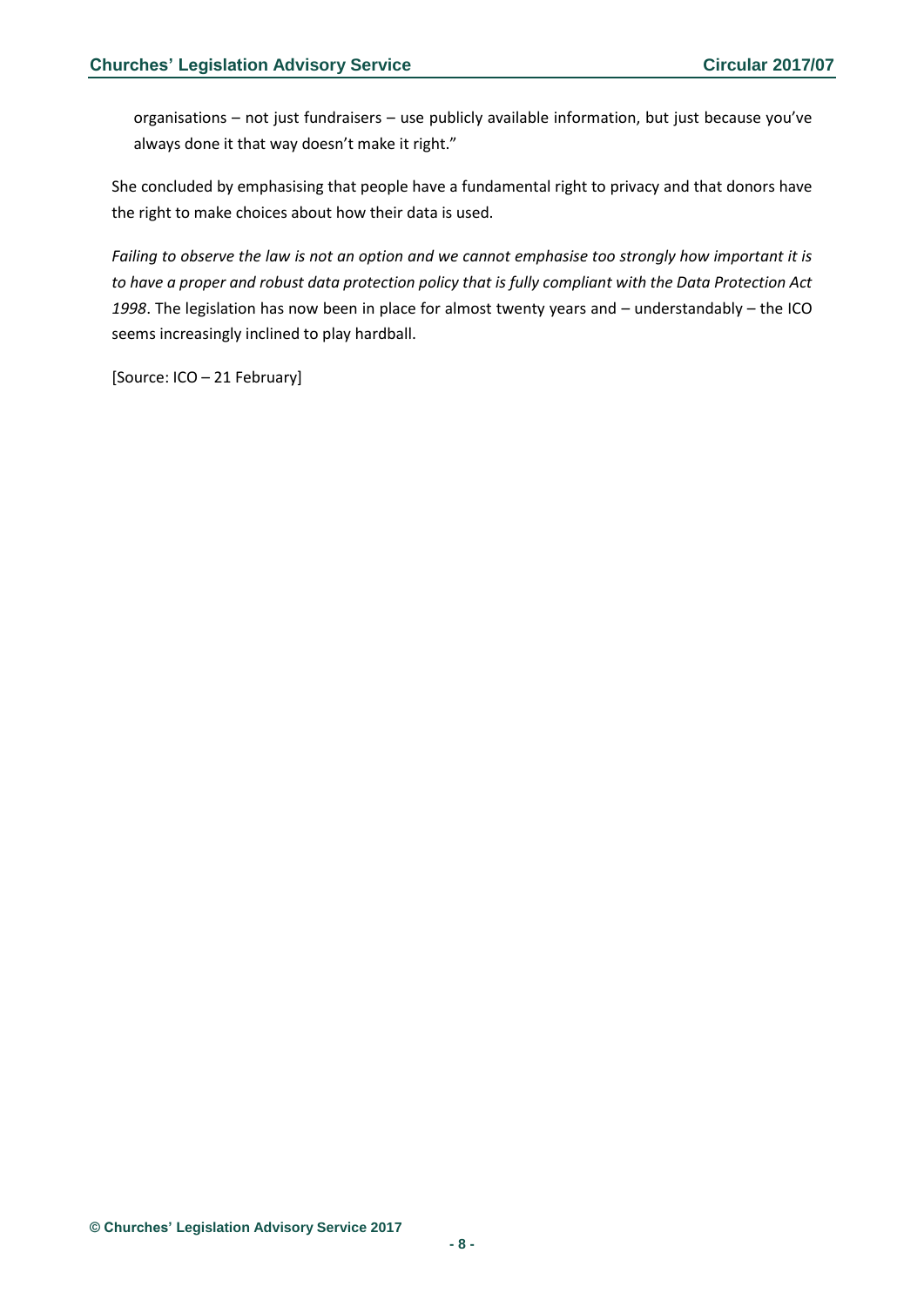## <span id="page-8-0"></span>**FAITH & SOCIETY**

<span id="page-8-1"></span>**Opposite-sex civil partnerships? Not just yet**

**For information**

S 1(1) of the [Civil Partnership Act 2004](http://www.legislation.gov.uk/ukpga/2004/33/contents) stipulates that only a same-sex couple may conclude a civil partnership: "A civil partnership is a relationship between two people of the same sex…". Rebecca Steinfeld and Charles Keidan wanted to register a civil partnership at Chelsea Town Hall registry office but were refused. They sought a declaration that, as a result of the enactment of the Marriage (Same Sex Couples) Act 2013, the bar in the Civil Partnership Act 2004 had become incompatible with Articles 14 (discrimination) and 8 (respect for private and family life) of the European Convention on Human Rights. They lost in the Administrative Court and appealed.

In *Steinfeld & Anor v The Secretary of State for Education* [\[2017\] EWCA Civ 81,](http://www.bailii.org/ew/cases/EWCA/Civ/2017/81.html) the Court of Appeal agreed that the bar constituted a potential violation of their human rights under the ECHR but declined to make a "declaration of incompatibility". Lord Justice Beatson (with whom Lord Justice Briggs concurred) agreed that Article 8 applied and that the couple did not have to show that there was an adverse impact on them beyond the lack of respect caused by preventing opposite-sex couples from entering into civil partnerships [137]. However, the difference of treatment of same-sex and oppositesex couples was justified by the Secretary of State's policy of "wait and evaluate" [158] and it was proportionate, and therefore lawful, for the Secretary of State to have further time to make a proper, considered assessment on an important matter of social policy. Beatson LJ did, however, feel that it was "clear that the Government will need to make a decision to eliminate the current discriminatory position and to do so within a reasonable timescale" and acknowledged "the appellants' frustration with the uncertainty surrounding when the Government will make its decision" [161].

Lady Justice Arden dissented, finding that, on the evidence, the Secretary of State had been unable to justify the discrimination [18]. There is a summary of the majority judgment [here.](https://www.judiciary.gov.uk/wp-content/uploads/2017/02/steinfeld-and-keidan-v-sse-summary-20170221.pdf)

**Comment:** Rebecca Steinfeld and Charles Keidan lost – but by the narrowest of margins. They have announced that they intend to appeal to the Supreme Court (which, given the 2:1 split, will probably give them leave if the Court of Appeal itself does not do so). Even the two judges in the majority clearly thought that the present situation could not carry on for much longer, so it will have to be resolved in the fairly near future – whichever way it goes.

[Source: BAILII – 21 February]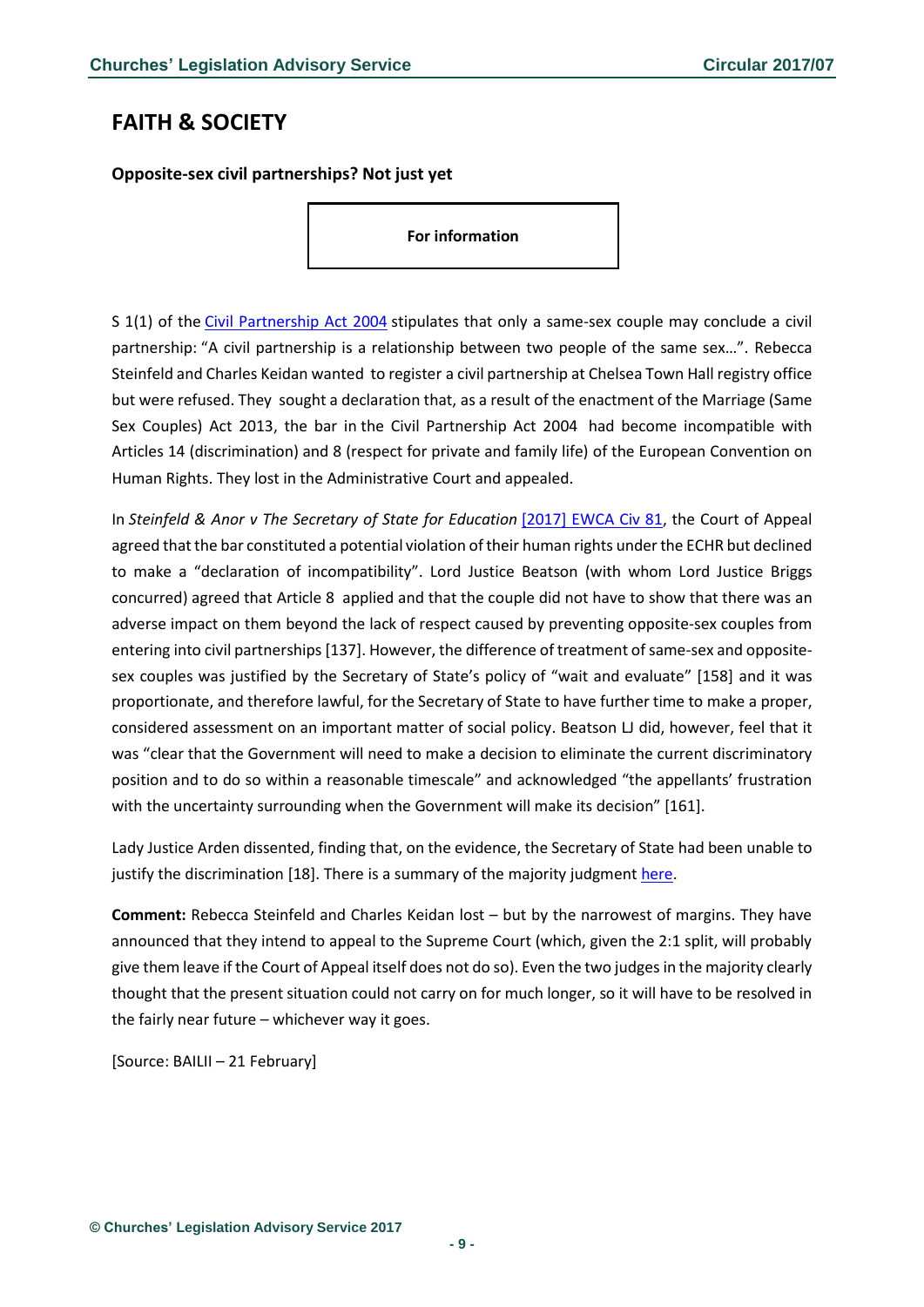## <span id="page-9-0"></span>**ODDS & ENDS**

### <span id="page-9-1"></span>**Food safety consultation**

**For information**

The Food Standards Agency is consulting on *[Regulating our Future](https://www.food.gov.uk/enforcement/regulation/regulating-our-future)*, which is looking for a less resourceintensive (and, hopefully, more proportionate) way of maintaining food safety. There has already been at least one scare-story in the media – *[Could the much-loved charity cake bake be under threat?](http://www.lep.co.uk/your-lancashire/wyre-and-garstang/garstang/could-the-much-loved-charity-cake-bake-be-under-threat-1-8396791) –* and we cannot believe that it is any more than that. However, we still haven't forgotten the Great Jam-Jar Controversy, so we have e-mailed the FSA in the following terms:

"The Churches' Legislation Advisory Service (CLAS) has noted with interest the FSA's proposal to redesign its regulatory role, and welcomes the intention to ensure that food is safe for consumers in all sectors. We also welcome the FSA's commitment to moving away from a 'one-size-fits-all' approach, which we do not believe provides the best regulatory environment for such a diverse sector.

However, while we do not dispute the importance of regulating food businesses, we believe that it is neither fair nor practical for a system to include every volunteer baker making a dozen cookies for a church fete within that definition. This is not about protecting churches and charities at the expense of other businesses, but rather about common sense and creating a system that is practical – both for those supplying food and for those enforcing the rules. Having struggled through a very similar problem in the past, on the re-use of jam jars, we would be keen to see proposals made from the outset that take this question of practicalities into account, to avoid penalising suppliers which are clearly in no way food businesses.

We are very happy to discuss the situation further with representatives of the FSA, and hope to be made aware of concrete proposals as and when they are made."

Individual comments can be e-mailed to [FutureDelivery@foodstandards.gsi.gov.uk:](mailto:FutureDelivery@foodstandards.gsi.gov.uk) if you do so, please copy us in.

[Source: FSA website – 21 February]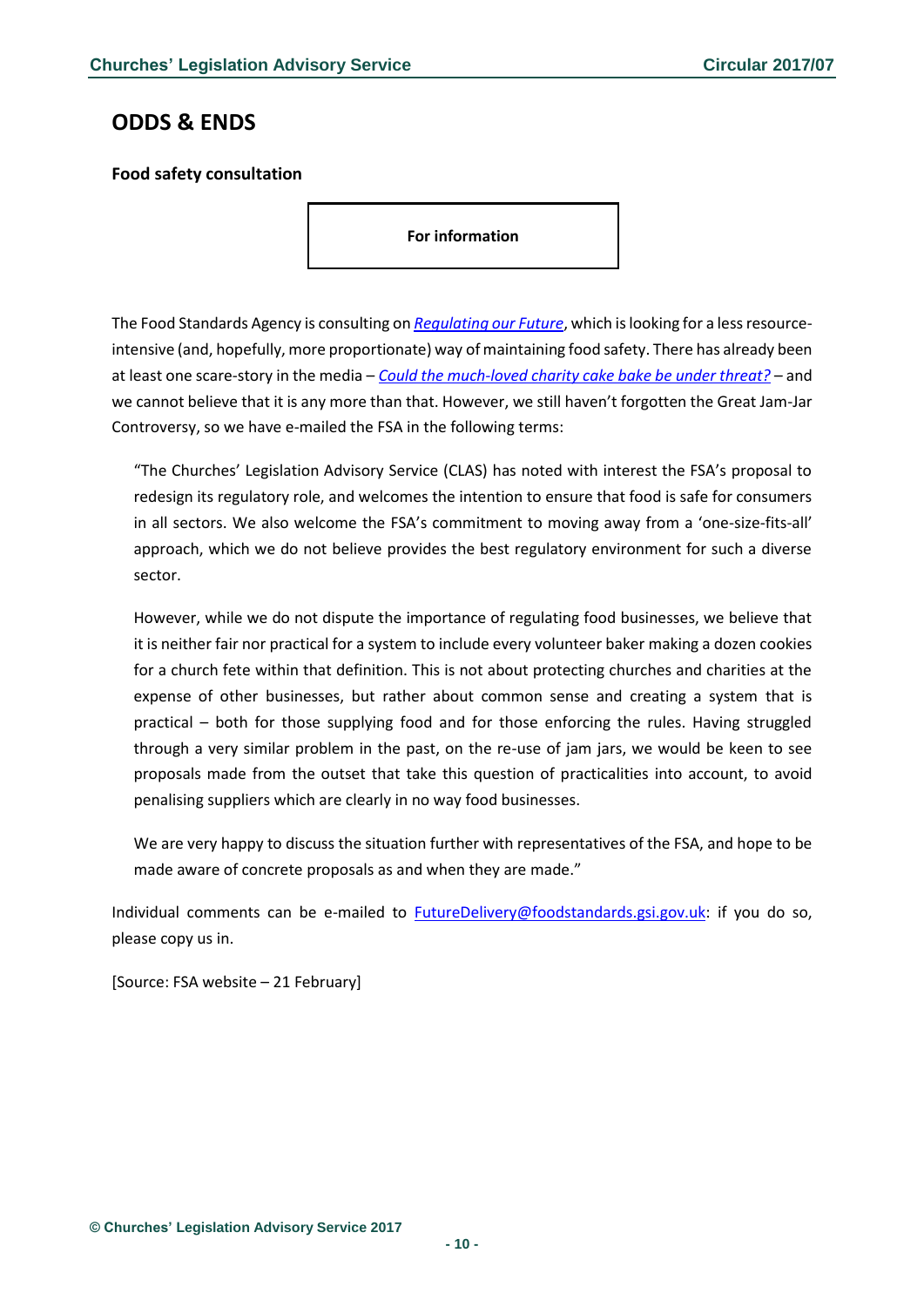## <span id="page-10-0"></span>**PROPERTY & PLANNING**

<span id="page-10-1"></span>**DCMS review of Heritage Lottery Funding**

**For information and possibly for action**

DCMS has launched a review and [an online call for evidence](https://dcms.eu.qualtrics.com/jfe3/form/SV_2isRhaoX4ZsZNgF) on the efficiency, effectiveness and governance of the National Heritage Memorial Fund and the Heritage Lottery Fund as part of the normal five-yearly review cycle. It will look at how NHMF and HLF carry out their role in supporting the heritage sector, and how HLF operates in distributing National Lottery funding to heritage projects across the UK. There is more information on th[e HLF website:](https://www.hlf.org.uk/about-us/news-features/review-nhmf-and-hlf-launched) it appears that it would close on **6 April** – though we cannot find official confirmation of the closing-date.

CLAS cannot respond corporatel because some members apply for lottery funding and others do not do so on grounds of principle. However, *those that have benefited from lottery grants might wish to respond individually*.

[Source: DCMS – 27 February]